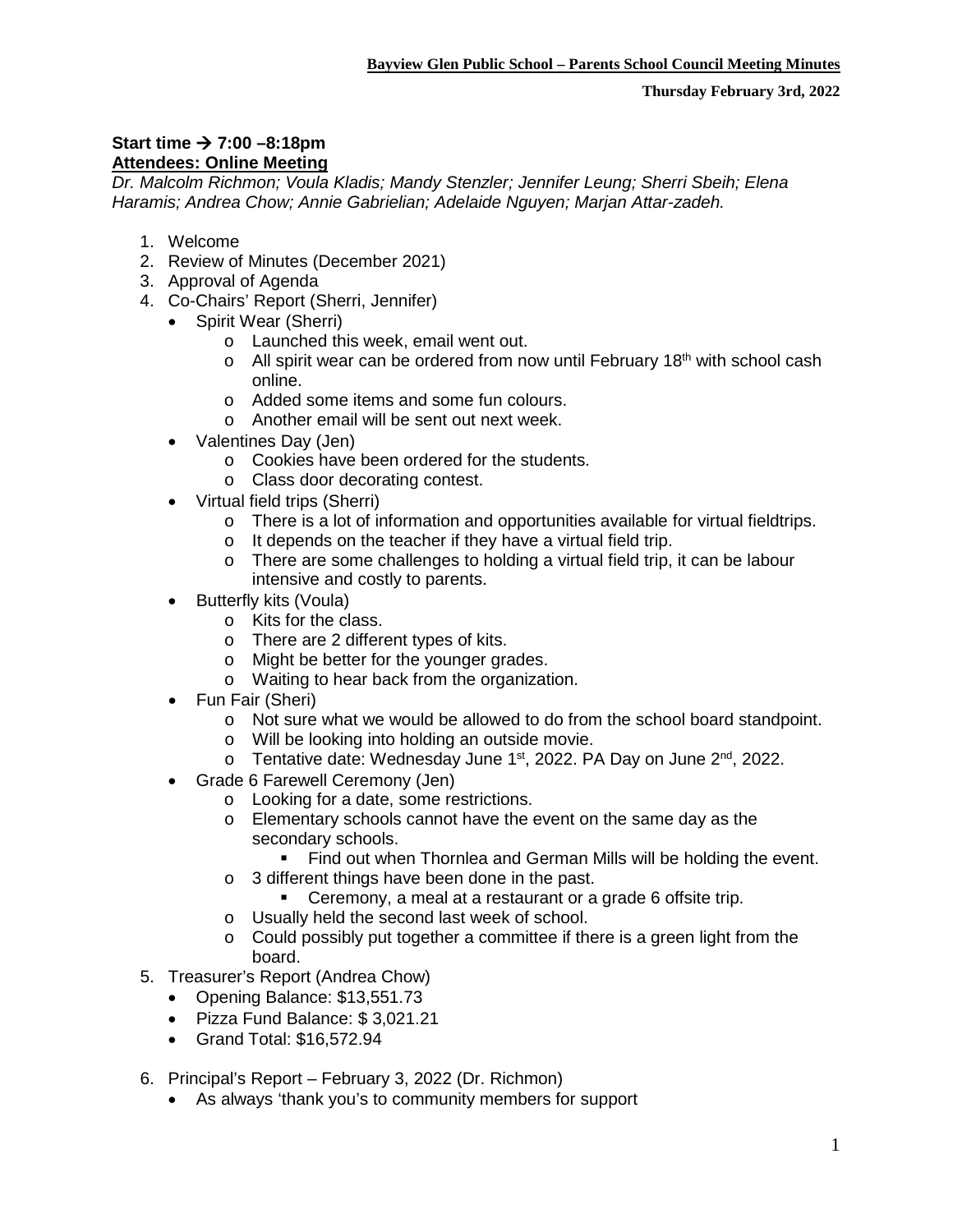- Updates
	- o Currently 182 students.
	- o We had fewer remote learners prior to the New Year.
	- o Expectedly, we had many requests to change learning models to remote when school reopened.
	- o Gradually, we are receiving requests to change learning models to face to face.
	- o Earliest projections for Fall of 2022 are comparable (or slightly below) current enrollment.
		- As always, please encourage families to register early.
- Site work
	- $\circ$  Seasonal: Orange demarcation posts and winter snow exacerbates snow piling up, makes bus loading and unloading difficult.
	- o Seasonal: Cleaning/salting of back tarmac (even with no operational portable).
		- Multiple indoor/reduced outdoor recesses when temperatures below -15.
			- Opportunities for students to engage in physical activity indoors (e.g. Walk and Talks).
	- o Menstrual equity program 'Change the Cycle' launched.
		- Free menstrual hygiene products available to all elementary schools.
		- Dispensers installed in one female identified washroom and one gender-neutral washroom.
	- o Ongoing
		- Look to Baseball diamond remains in its current condition, revisited in the Spring.
- School Happenings
	- o Spirit Wear.
		- Uust launched, a few early orders.
	- o Lunar New Year.
		- Leadership team supported with announcements, student artwork, red envelopes.
	- o Black History Month.
		- Classroom learning and resources available.
		- **Emphasis centering on people of African, Caribbean, and Canadian** heritage, famous and not so famous, who have influenced the nation and the world through their ideas, words and actions.
		- Also school-wide announcements, bulletin board and contest.
	- o Valentine's Day.
		- We've ordered PPM 150 approved Valentine's Cookies.
		- **•** Other possibilities?
			- Door decorating contest, parent 'notes' to kids, etc.
	- o Yearbook.
		- **Possible in-house Yearbook.** 
			- Labour intensive.
			- Using local (non-cloud based) platform.
			- Some school-based events being captured in photos.
			- **Fewer hybrid students being captured/photos taken.**
			- **Costs? Possible School Council funding?**
	- o Leadership Team.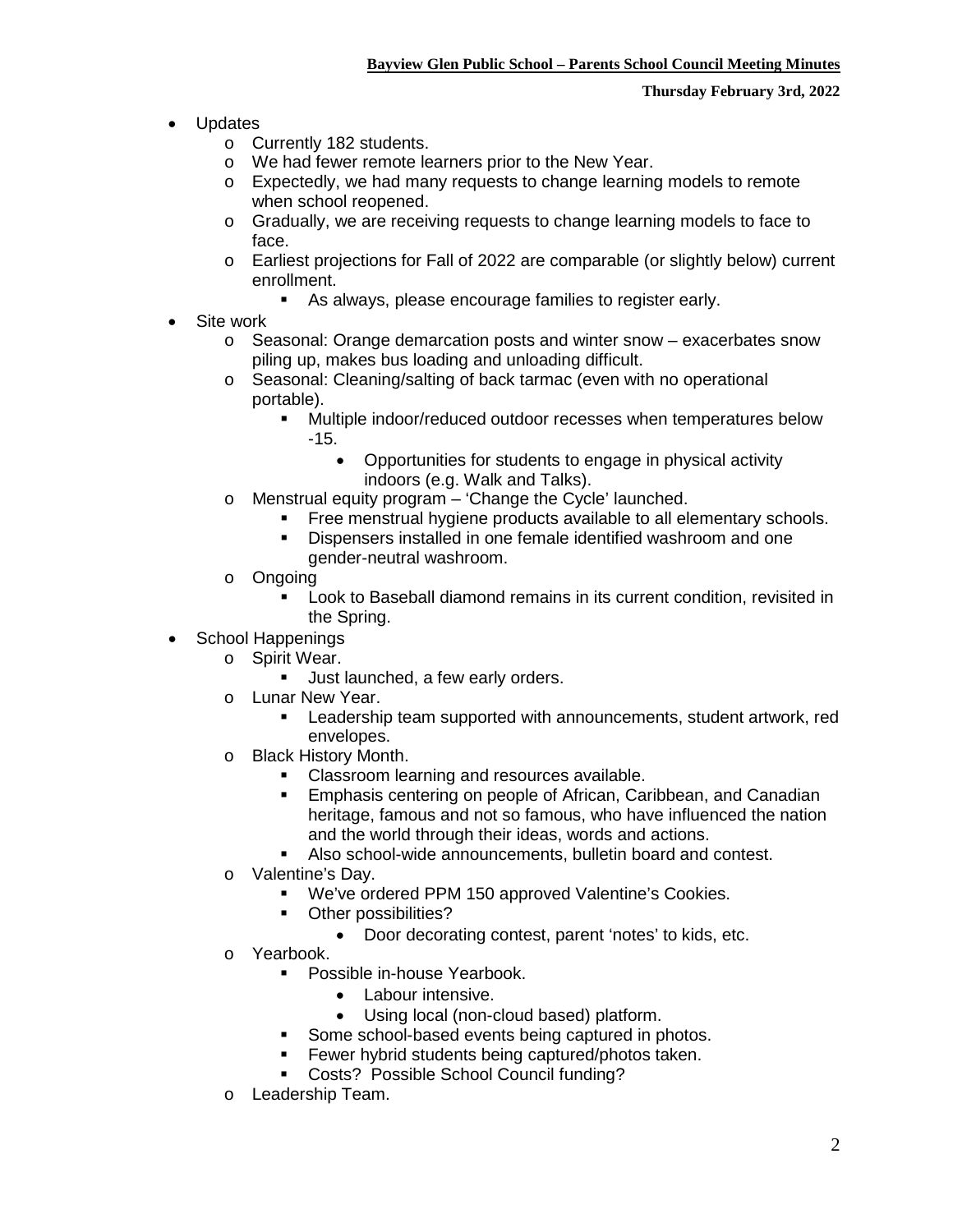**Thursday February 3rd, 2022**

- Grades 4-6.
- Plan and support school initiatives.
	- Holidays (Nowruz, March 20).
	- Spirit Days (PJ/Stuffy Day, Sports Team Day tentatively, March and April).
- o PRO Grant application submitted; awaiting approval of proposal (timelines extended regionally).
- o Community event Virtual bingo one possibility.
	- Testers needed.
	- **Prizes needed.**
- o Teams/Clubs.
	- **Athletics.** 
		- Suspended
		- Clubs.
			- Choir. (suspended).
			- No intermural sports permitted at this time. o Ready to begin when permitted.
			- Bracelet Making Club (completed).
			- Craft Club (Winter).
- COVID Mitigation
	- o Distributed box of the take-home RAT tests to schools prior to break; 2 additional tests upon return.
	- o Take-home PCR tests (only) for students and staff who are sent home symptomatic, must be dropped off.
	- o 3 ply cloth masks available for students.<br>
	o No longer reporting school based cases.
	- No longer reporting school based cases, absentee data shared.
		- Gradual decrease of absences over last two weeks.
- Acquisitions.
	- o New Speaker Sets for Media Carts.
	- o 'Poppit' Fidgets.
	- o 2 Portable Bluetooth Speakers.
- Possible Future Acquisitions.
	- o Digital Projectors (Most important).
	- o Technology items (Chromebooks/foldable).
		- **Dur Chromebooks are aging, some no longer serviced.**
		- No cost sharing this year.
	- o Athletic uniforms, particularly as sports teams resume.
- Renewing the School Improvement Plan.
	- o Violence Prevention Training.
	- o Mental Health and Well-being.
		- **Student Mental Health Ontario Resources.** 
			- WELCOME Social and Physical Environment.
			- INCLUDE Student Engagement and Belonging.
			- UNDERSTAND Mental Health Literacy and Knowing Your Students (current focus, January).
			- PROMOTE Curriculum, Teaching and Learning.
			- PARTNER Home, School, Community Partnerships.
	- o Supporting English Language Learners: Canadian born and newcomer.
		- **International students have begun to return.**
	- o Continued Regional Emphasis on Dismantling Anti-Black Racism.